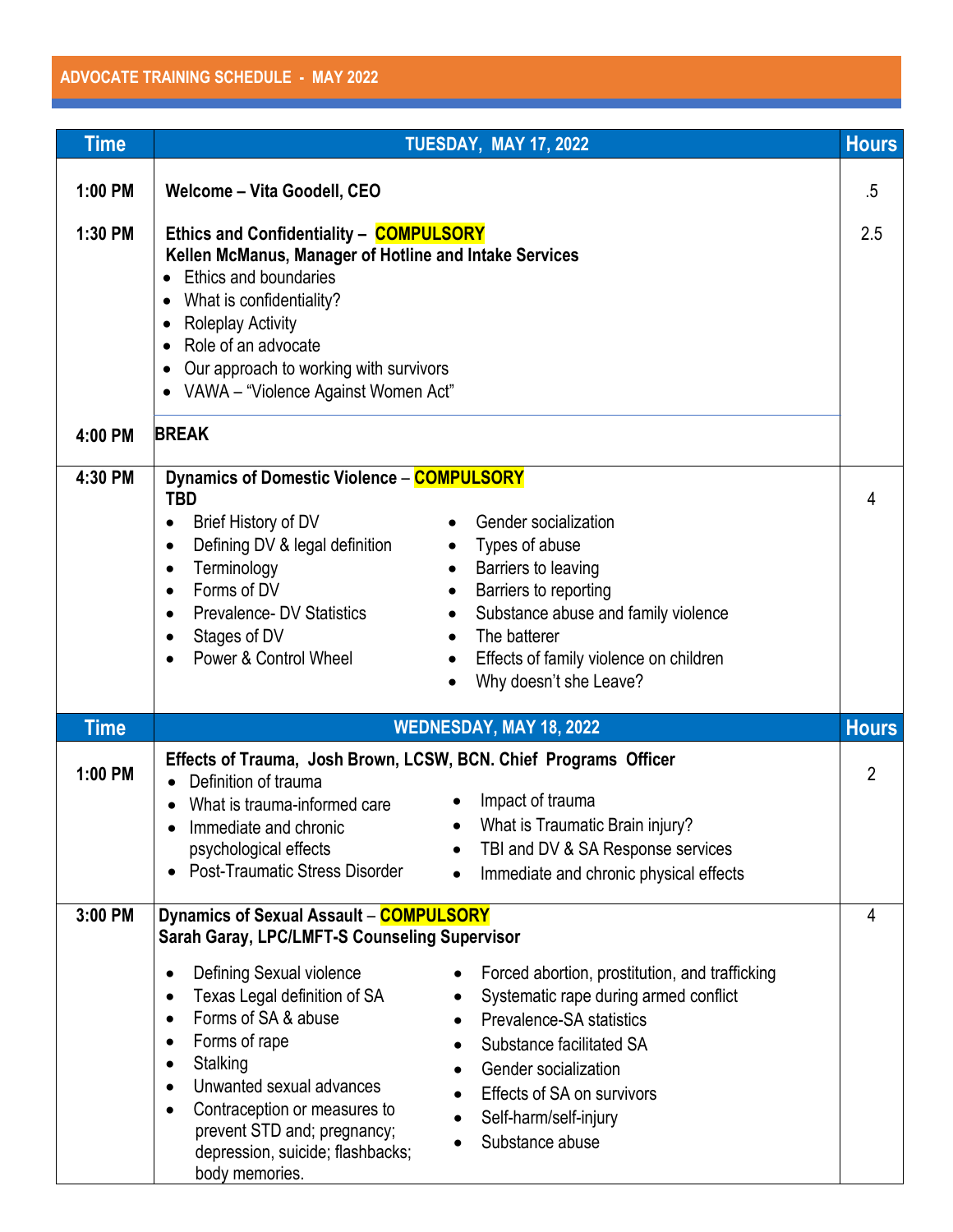<u> 1989 - Johann Stoff, deutscher Stoffen und der Stoffen und der Stoffen und der Stoffen und der Stoffen und der</u>

| <b>TIME</b>        | THURSDAY, MAY 19, 2022                                                                                                                                                                                                                                                                                                                                                                                                                                      | <b>HRS</b> |
|--------------------|-------------------------------------------------------------------------------------------------------------------------------------------------------------------------------------------------------------------------------------------------------------------------------------------------------------------------------------------------------------------------------------------------------------------------------------------------------------|------------|
| 1:00 PM            | <b>Domestic Violence/Sexual Assault and Children</b><br>Vanessa Badajosa, Child Development Lead<br>Effects of family violence on children<br>$\bullet$<br><b>Child Sexual Assault</b><br>$\bullet$<br>Adolescents<br>$\bullet$<br>College students<br>$\bullet$<br>Breaking the cycle of violence<br>$\bullet$                                                                                                                                             | 1.5        |
| 2:30 PM<br>4:00 PM | <b>Community Response - Medical Team</b><br><b>Brookley Torres, Clinical Manager. TXFNE</b><br><b>HIPPA &amp; Emergency Room Protocol</b><br>$\bullet$<br>Role of a SANE<br>$\bullet$<br>Medical screening for DV & SA<br>$\bullet$<br>Secondary prevention efforts<br>$\bullet$<br>Documentation/Reporting<br>$\bullet$<br>Abuse and Danger Assessment<br>$\bullet$<br>Best practices for advocates and medical professionals<br>$\bullet$<br><b>BREAK</b> | 1.5        |
| 4:30 PM            | System Response to DV & SA: Panel Discussion with Community Liaisons<br>Moderator:TBD<br><b>Chad Bridges; Assistant District Attorney</b><br>$\bullet$<br>Karla Perez, TAHIRIH Justice Center<br>$\bullet$<br>Kusum Warsi; Managing Attorney, AVDA<br>Shalonda Lewter, FBWC Attorney                                                                                                                                                                        | 2.5        |